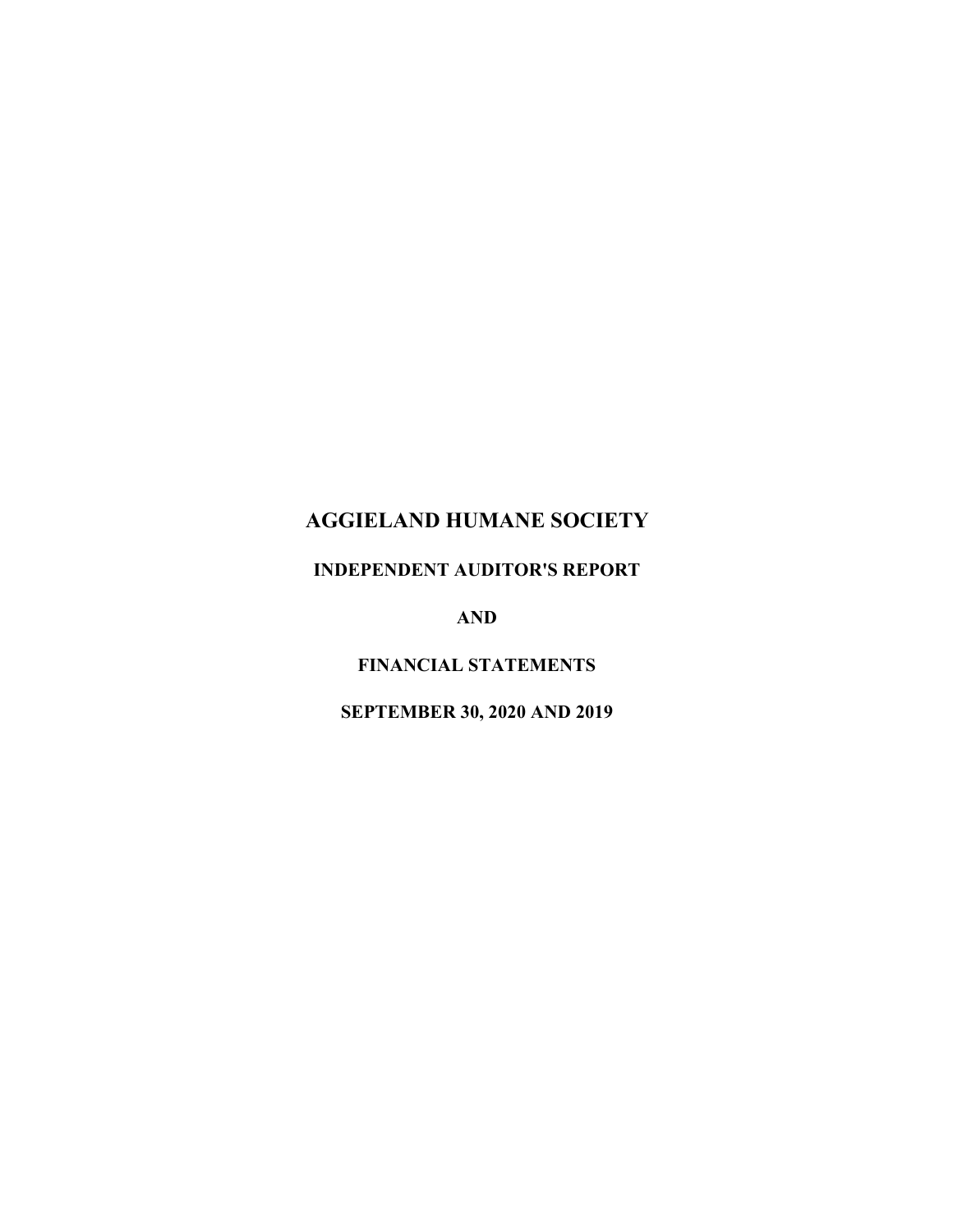# **TABLE OF CONTENTS**

|                                         | Page    |
|-----------------------------------------|---------|
| Independent Auditor's Report            | $1 - 2$ |
| <b>Statements of Financial Position</b> | 3       |
| <b>Statement of Activities</b>          | 4       |
| <b>Statement of Functional Expenses</b> | 5       |
| <b>Statements of Cash Flows</b>         | 6       |
| Notes to Financial Statements           | 7 - 14  |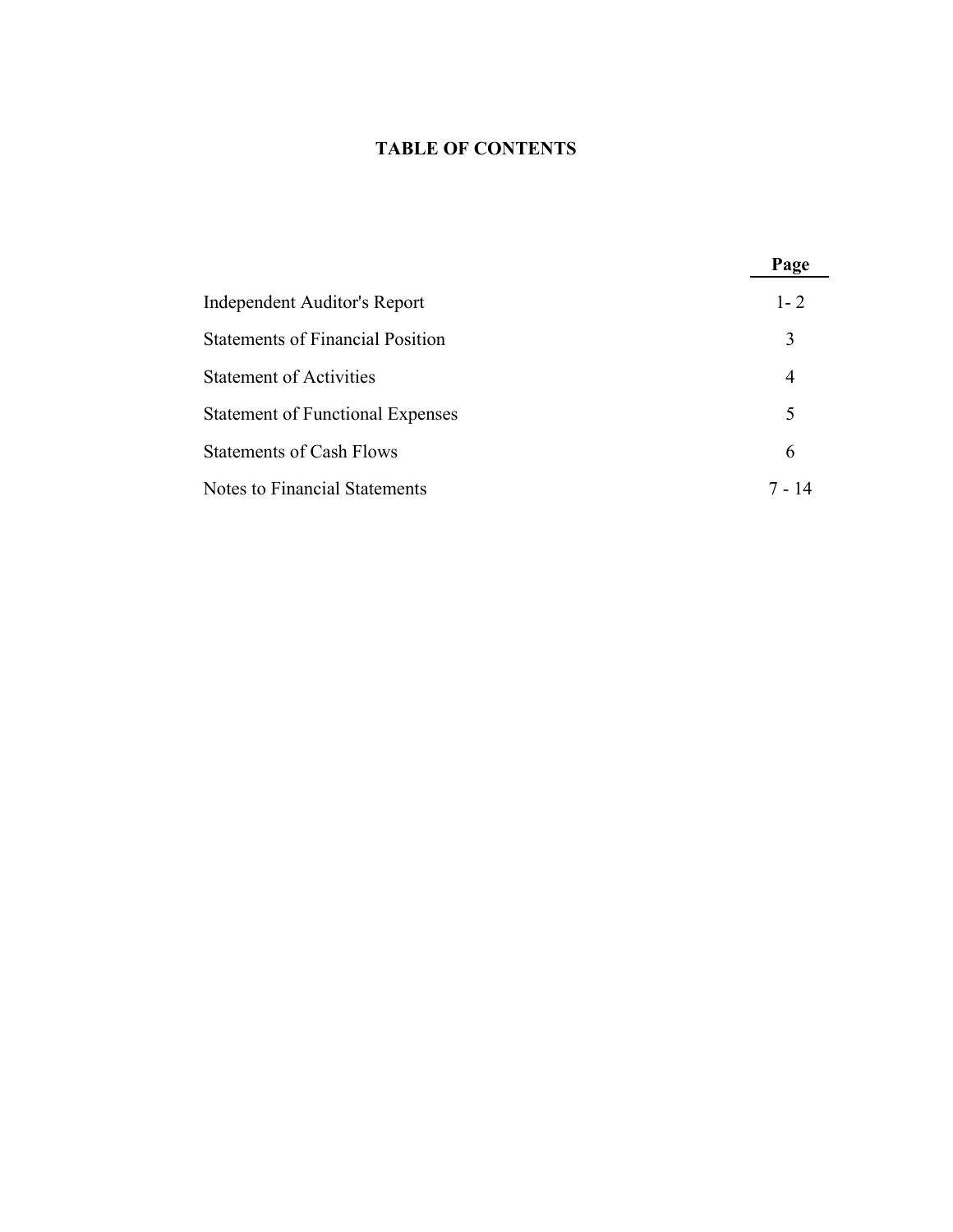

## **INDEPENDENT AUDITOR'S REPORT**

To the Board of Directors of Aggieland Humane Society

We have audited the accompanying financial statements of Aggieland Humane Society (a nonprofit organization), which comprise the statement of financial position as of September 30, 2020, and the related statements of activities, functional expenses, and cash flows for the year then ended, and the related notes to the financial statements.

## **Management's Responsibility for the Financial Statements**

Management is responsible for the preparation and fair presentation of these financial statements in accordance with accounting principles generally accepted in the United States of America; this includes the design, implementation, and maintenance of internal control relevant to the preparation and fair presentation of financial statements that are free from material misstatement, whether due to fraud or error.

#### **Auditor's Responsibility**

Our responsibility is to express an opinion on these financial statements based on our audit. We conducted our audit in accordance with auditing standards generally accepted in the United States of America. Those standards require that we plan and perform the audit to obtain reasonable assurance about whether the financial statements are free from material misstatement.

An audit involves performing procedures to obtain audit evidence about the amounts and disclosures in the financial statements. The procedures selected depend on the auditor's judgment, including the assessment of the risks of material misstatement of the financial statements, whether due to fraud or error. In making those risk assessments, the auditor considers internal control relevant to the entity's preparation and fair presentation of the financial statements in order to design audit procedures that are appropriate in the circumstances, but not for the purpose of expressing an opinion on the effectiveness of the entity's internal control. Accordingly, we express no such opinion. An audit also includes evaluating the appropriateness of accounting policies used and the reasonableness of significant accounting estimates made by management, as well as evaluating the overall presentation of the financial statements.

We believe that the audit evidence we have obtained is sufficient and appropriate to provide a basis for our audit opinion.

### **Opinion**

In our opinion, the financial statements referred to above present fairly, in all material respects, the financial position of Aggieland Humane Society as of September 30, 2020, and the changes in its net assets and its cash flows for the year then ended in accordance with accounting principles generally accepted in the United States of America.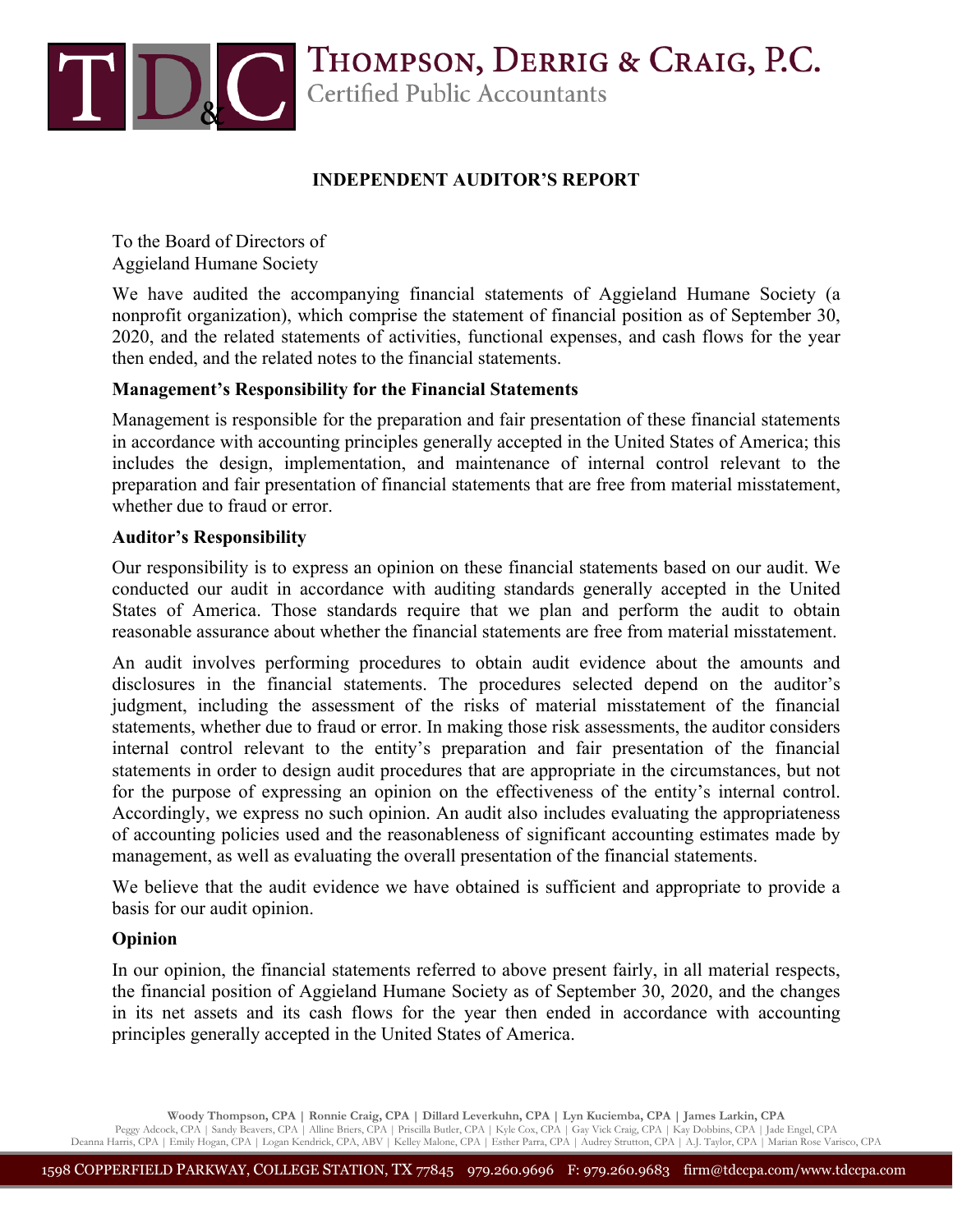#### **Report on Summarized Comparative Information**

We have previously audited the Aggieland Humane Society's 2019 financial statements, and our report dated January 28, 2020, expressed an unmodified opinion on those audited financial statements. In our opinion, the summarized comparative information presented herein as of and for the year ended September 30, 2019, is consistent, in all material respects, with the audited financial statements from which it has been derived.

They Ding + Cing, RC.

**THOMPSON, DERRIG & CRAIG, PC**  February 26, 2021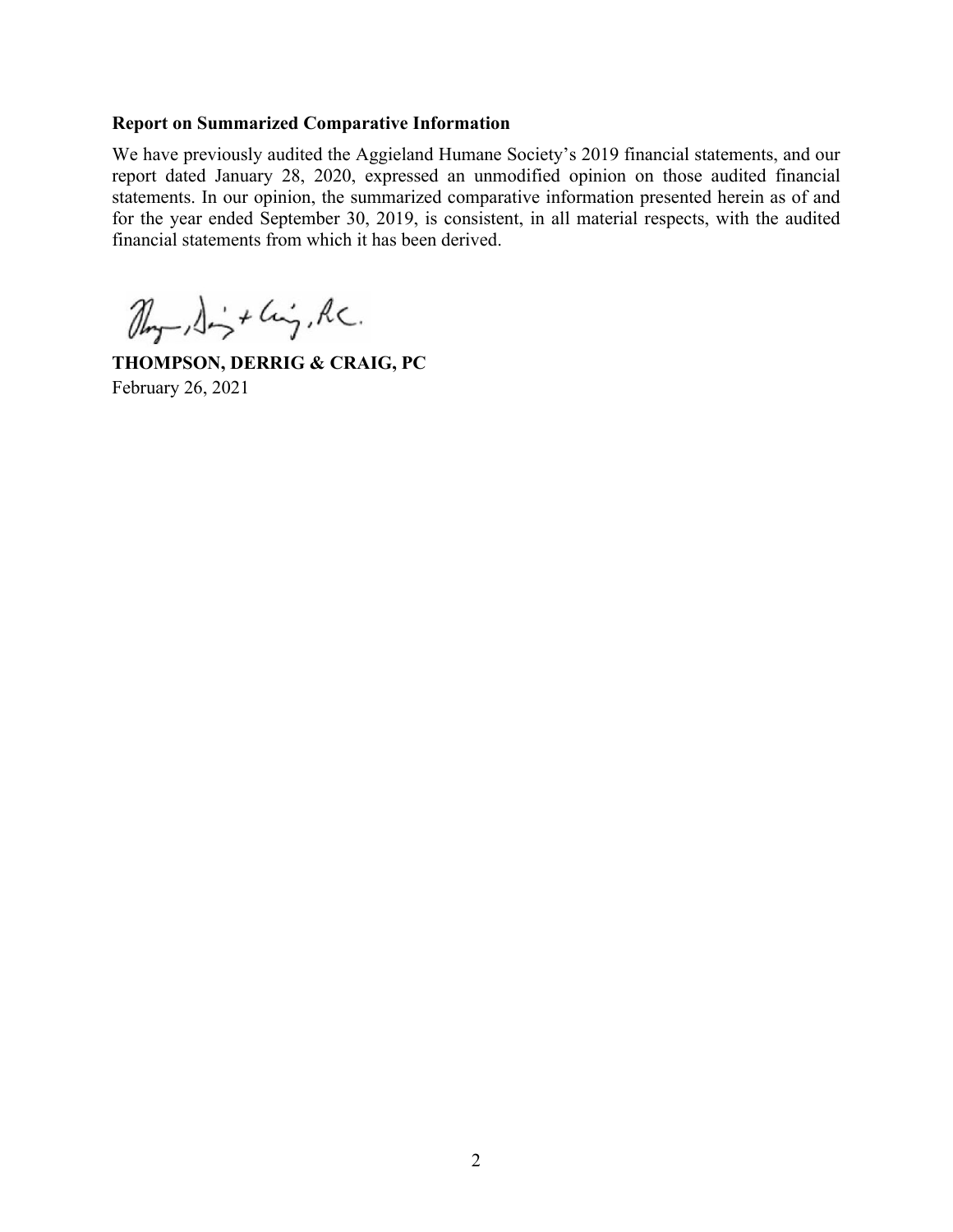## **AGGIELAND HUMANE SOCIETY SEPTEMBER 30, 2020 AND 2019 STATEMENTS OF FINANCIAL POSITION**

|                                            | 2020        |              | 2019      |  |
|--------------------------------------------|-------------|--------------|-----------|--|
| <b>ASSETS</b>                              |             |              |           |  |
| <b>Current</b> assets                      |             |              |           |  |
| Cash and cash equivalents                  | \$1,963,278 | \$           | 1,604,582 |  |
| Short-term investments                     | 229,665     |              | 338,796   |  |
| Grants receivable                          | 36,695      |              | 41,328    |  |
| Pledges receivable, net                    | 222,620     |              | 153,546   |  |
| Prepaid expenses                           | 2,670       |              | 6,052     |  |
| Total current assets                       | 2,454,928   |              | 2,144,304 |  |
| Property and equipment (net)               | 1,193,103   |              | 1,253,239 |  |
| Other assets                               |             |              |           |  |
| <b>Community Foundation</b>                | 25,000      |              | 25,000    |  |
| Pledges receivable, net of current portion | 553,759     |              | 373,408   |  |
| Cash surrender value of life insurance     | 1,909       |              | 2,949     |  |
| Total other assets                         | 580,668     |              | 401,357   |  |
| <b>Total Assets</b>                        | 4,228,699   | Ж            | 3,798,900 |  |
| <b>LIABILITIES AND NET ASSETS</b>          |             |              |           |  |
| <b>Current liabilities</b>                 |             |              |           |  |
| Accounts payable                           | \$<br>9,311 | $\mathbb{S}$ | 4,022     |  |
| Accrued expenses                           | 26,952      |              | 31,299    |  |
| Total current liabilities                  | 36,263      |              | 35,321    |  |
|                                            |             |              |           |  |
| Net Assets:<br>Without donor restrictions  |             |              |           |  |
|                                            | 3,328,895   |              | 3,146,419 |  |
| With donor restrictions                    | 863,541     |              | 617,160   |  |
| Total net assets                           | 4,192,436   |              | 3,763,579 |  |
| <b>Total Liabilities and Net Assets</b>    | \$4,228,699 | \$           | 3,798,900 |  |

See independent auditor's report and notes to financial statements.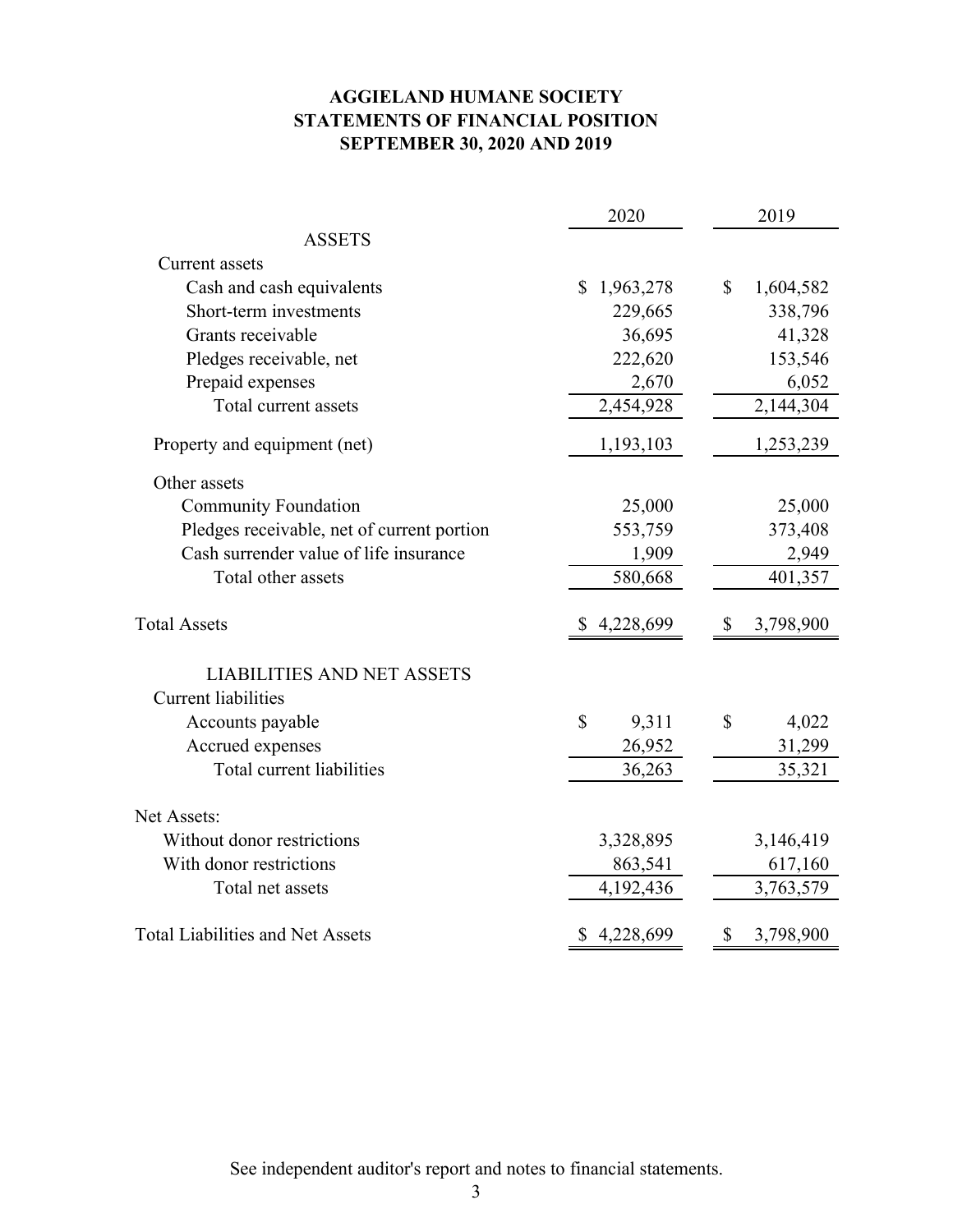## **AGGIELAND HUMANE SOCIETY STATEMENT OF ACTIVITIES FOR THE YEAR ENDED SEPTEMBER 30, 2020 WITH COMPARATIVE TOTALS FOR 2019**

|                                   | Without Donor   | With Donor     | Totals          |                        |  |
|-----------------------------------|-----------------|----------------|-----------------|------------------------|--|
|                                   | Restrictions    | Restrictions   | 2020            | 2019                   |  |
| Support and Revenue:              |                 |                |                 |                        |  |
| Animal care revenue:              |                 |                |                 |                        |  |
| Adoption                          | \$<br>96,019    | \$             | \$<br>96,019    | $\mathbb{S}$<br>90,603 |  |
| Animal care services              | 29,519          |                | 29,519          | 35,990                 |  |
| Tags and microchips               | 238,600         |                | 238,600         | 244,588                |  |
| Spay / neuter services            | 115,247         |                | 115,247         | 145,968                |  |
| <b>Total Revenue</b>              | 479,385         |                | 479,385         | 517,149                |  |
| Contributions and fundraising:    |                 |                |                 |                        |  |
| Animal care grants                | 419,100         |                | 419,100         | 395,500                |  |
| Contributions                     | 452,615         | 526,903        | 979,518         | 620,075                |  |
| Special events                    | 42,465          |                | 42,465          | 14,451                 |  |
| In-kind contributions             | 214,815         |                | 214,815         | 215,100                |  |
| <b>Total Support</b>              | 1,128,995       | 526,903        | 1,655,898       | 1,245,126              |  |
| Other:                            |                 |                |                 |                        |  |
| Interest and other                | 8,241           |                | 8,241           | 20,152                 |  |
| Investment income                 | (4,157)         |                | (4,157)         | 34,028                 |  |
| Assets released from restrictions |                 |                |                 |                        |  |
| Pledges received                  | 228,855         | (228, 855)     |                 |                        |  |
| Use in restricted program         | 51,667          | (51,667)       |                 |                        |  |
| <b>Total Other</b>                | 284,606         | (280, 522)     | 4,084           | 54,180                 |  |
| <b>Total Support and Revenue</b>  | 1,892,986       | 246,381        | 2,139,367       | 1,816,455              |  |
| Expenses:                         |                 |                |                 |                        |  |
| Program (animal care)             | 1,095,254       |                | 1,095,254       | 1,084,923              |  |
| Program (S/N unit)                | 255,417         |                | 255,417         | 255,596                |  |
| Administrative                    | 192,263         |                | 192,263         | 199,121                |  |
| Fundraising                       | 167,576         |                | 167,576         | 182,190                |  |
| <b>Total Expenses</b>             | 1,710,510       | $\blacksquare$ | 1,710,510       | 1,721,830              |  |
| Change in net assets              | 182,476         | 246,381        | 428,857         | 94,625                 |  |
| Beginning net assets              | 3,146,419       | 617,160        | 3,763,579       | 3,668,954              |  |
| Ending net assets                 | \$<br>3,328,895 | \$<br>863,541  | \$<br>4,192,436 | 3,763,579<br>\$        |  |

See independent auditor's report and notes to financial statements.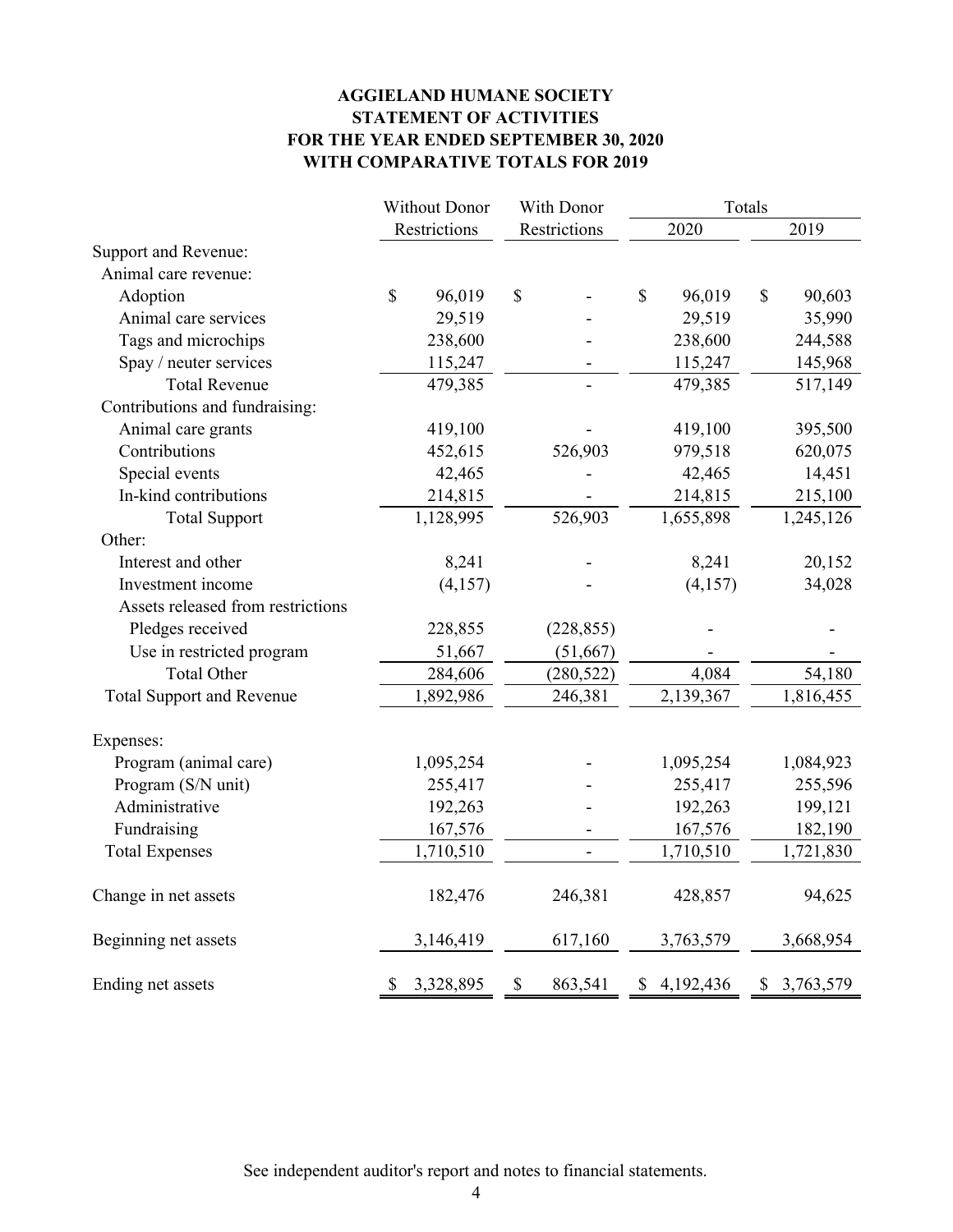## **AGGIELAND HUMANE SOCIETY STATEMENT OF FUNCTIONAL EXPENSES FOR THE YEAR ENDED SEPTEMBER 30, 2020 WITH COMPARATIVE TOTALS FOR 2019**

|                         | Program  |             |           | Totals       |                |               |                 |    |           |
|-------------------------|----------|-------------|-----------|--------------|----------------|---------------|-----------------|----|-----------|
|                         |          | Animal Care | S/N Unit  |              | Administrative | Fundraising   | 2020            |    | 2019      |
| Salaries                | \$       | 489,446     | \$176,224 | $\mathbb{S}$ | 99,850         | \$<br>66,567  | \$<br>832,087   | \$ | 795,408   |
| Payroll taxes           |          | 36,506      | 13,371    |              | 7,481          | 4,988         | 62,346          |    | 59,535    |
| Payroll related items   |          | 65,634      | 2,146     |              | 10,167         | 6,778         | 84,725          |    | 79,661    |
| Advertising             |          | 116,546     |           |              |                | 29,136        | 145,682         |    | 160,377   |
| Veterinary services     |          | 96,423      |           |              |                |               | 96,423          |    | 84,233    |
| Special events          |          |             |           |              |                | 45,494        | 45,494          |    | 56,809    |
| Spay / neuter expenses  |          | 11,925      | 43,497    |              |                |               | 55,422          |    | 70,834    |
| Kennel supplies         |          | 89,719      |           |              |                |               | 89,719          |    | 84,871    |
| Technology              |          | 13,391      |           |              | 10,712         | 2,678         | 26,781          |    | 22,080    |
| Depreciation            |          | 29,365      | 20,179    |              | 16,514         |               | 66,058          |    | 74,437    |
| Insurance               |          | 8,178       |           |              | 8,178          |               | 16,356          |    | 14,043    |
| Auto expense            |          | 1,525       |           |              | 1,525          |               | 3,050           |    | 2,482     |
| Microchip               |          | 16,350      |           |              |                |               | 16,350          |    | 17,069    |
| Travel and education    |          | 9,152       |           |              |                |               | 9,152           |    | 17,102    |
| Repairs and maintenance |          | 20,437      |           |              | 6,812          |               | 27,249          |    | 23,012    |
| Telephone and utilities |          | 19,166      |           |              | 6,389          |               | 25,555          |    | 29,626    |
| Tags                    |          | 52,752      |           |              |                |               | 52,752          |    | 48,480    |
| Bank charges            |          |             |           |              | 4,594          | 4,594         | 9,188           |    | 8,903     |
| Office supplies         |          | 9,788       |           |              | 7,341          | 7,341         | 24,470          |    | 39,589    |
| Professional fees       |          |             |           |              | 12,700         |               | 12,700          |    | 21,780    |
| Volunteer expenses      |          | 7,503       |           |              |                |               | 7,503           |    | 5,651     |
| Miscellaneous expenses  |          | 1,448       |           |              |                |               | 1,448           |    | 5,848     |
| Total expenses          | <b>S</b> | 1,095,254   | \$255,417 | \$           | 192,263        | \$<br>167,576 | \$<br>1,710,510 | \$ | 1,721,830 |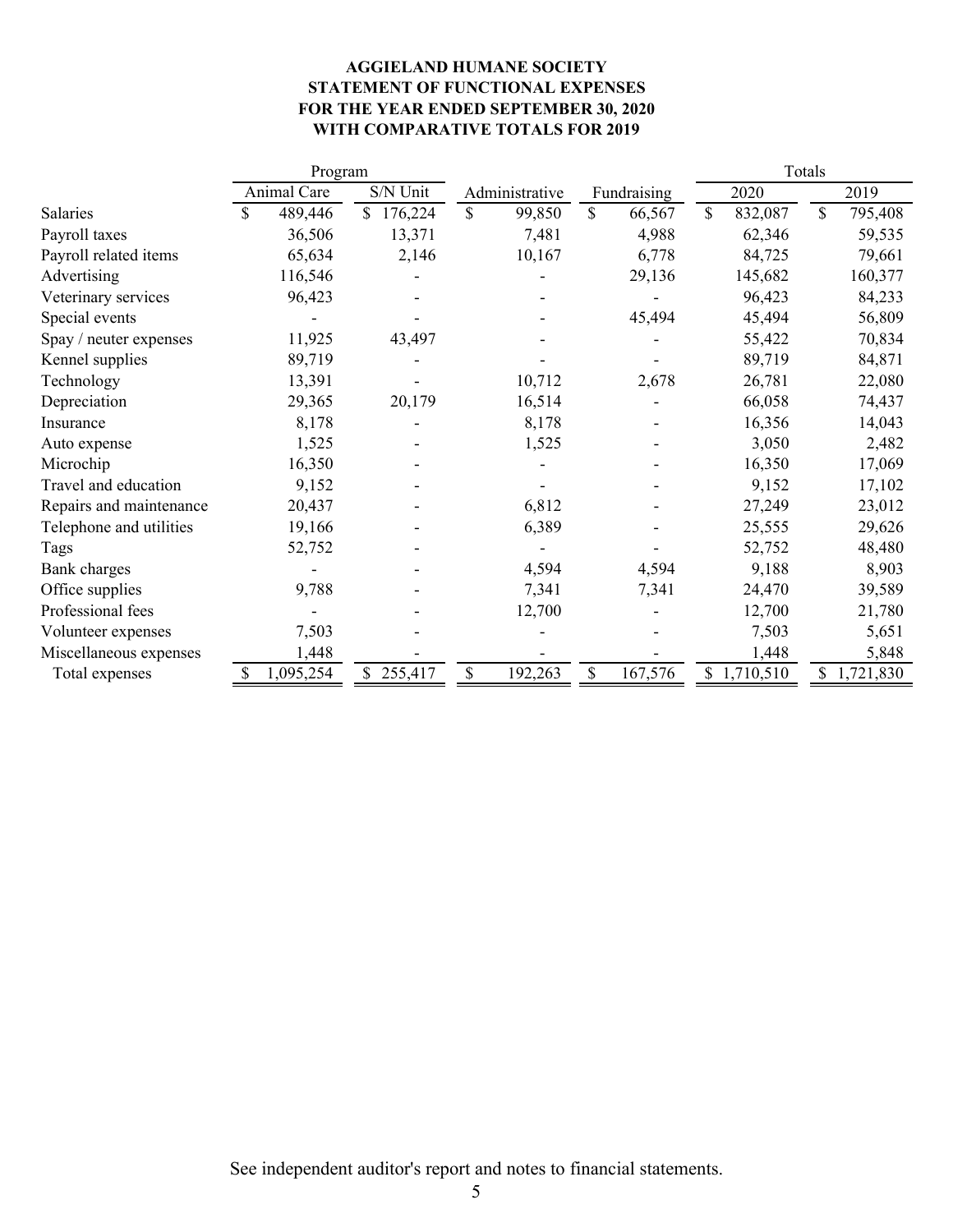## **AGGIELAND HUMANE SOCIETY STATEMENTS OF CASH FLOWS FOR THE YEARS ENDED SEPTEMBER 30, 2020 AND 2019**

## **Cash Flows from Operating Activities:**

|                                                     | 2020            |              | 2019        |  |  |
|-----------------------------------------------------|-----------------|--------------|-------------|--|--|
| Change in net assets                                | \$<br>428,857   | $\mathbb{S}$ | 94,625      |  |  |
| Adjustments to reconcile change in net assets to    |                 |              |             |  |  |
| Net cash provided by operating activities:          |                 |              |             |  |  |
| Depreciation                                        | 66,058          |              | 74,437      |  |  |
| Change in operating assets and payables:            |                 |              |             |  |  |
| Contributions receivable                            |                 |              | 28,256      |  |  |
| Grants receivable                                   | 4,633           |              | (846)       |  |  |
| Pledges receivable                                  | (249, 425)      |              | 46,098      |  |  |
| Prepaid expenses                                    | 4,422           |              | (1,602)     |  |  |
| Accounts payable                                    | 5,289           |              | 692         |  |  |
| Accrued expenses                                    | (4, 347)        |              | (3,750)     |  |  |
| Accrued expenses                                    |                 |              | (11, 916)   |  |  |
| Net cash provided by operating activities           | 255,487         |              | 225,994     |  |  |
| <b>Cash Flows from Investing Activities:</b>        |                 |              |             |  |  |
| Purchase of property and equipment                  | (5, 922)        |              | (23,217)    |  |  |
| Proceeds from investment maturities                 | 109,131         |              | 506,329     |  |  |
| Net cash provided by (used in) investing activities | 103,209         |              | 483,112     |  |  |
| Change in cash                                      | 358,696         |              | 709,106     |  |  |
| Beginning cash                                      | 1,604,582       |              | 895,476     |  |  |
| Ending cash                                         | \$<br>1,963,278 |              | \$1,604,582 |  |  |

See independent auditor's report and notes to financial statements.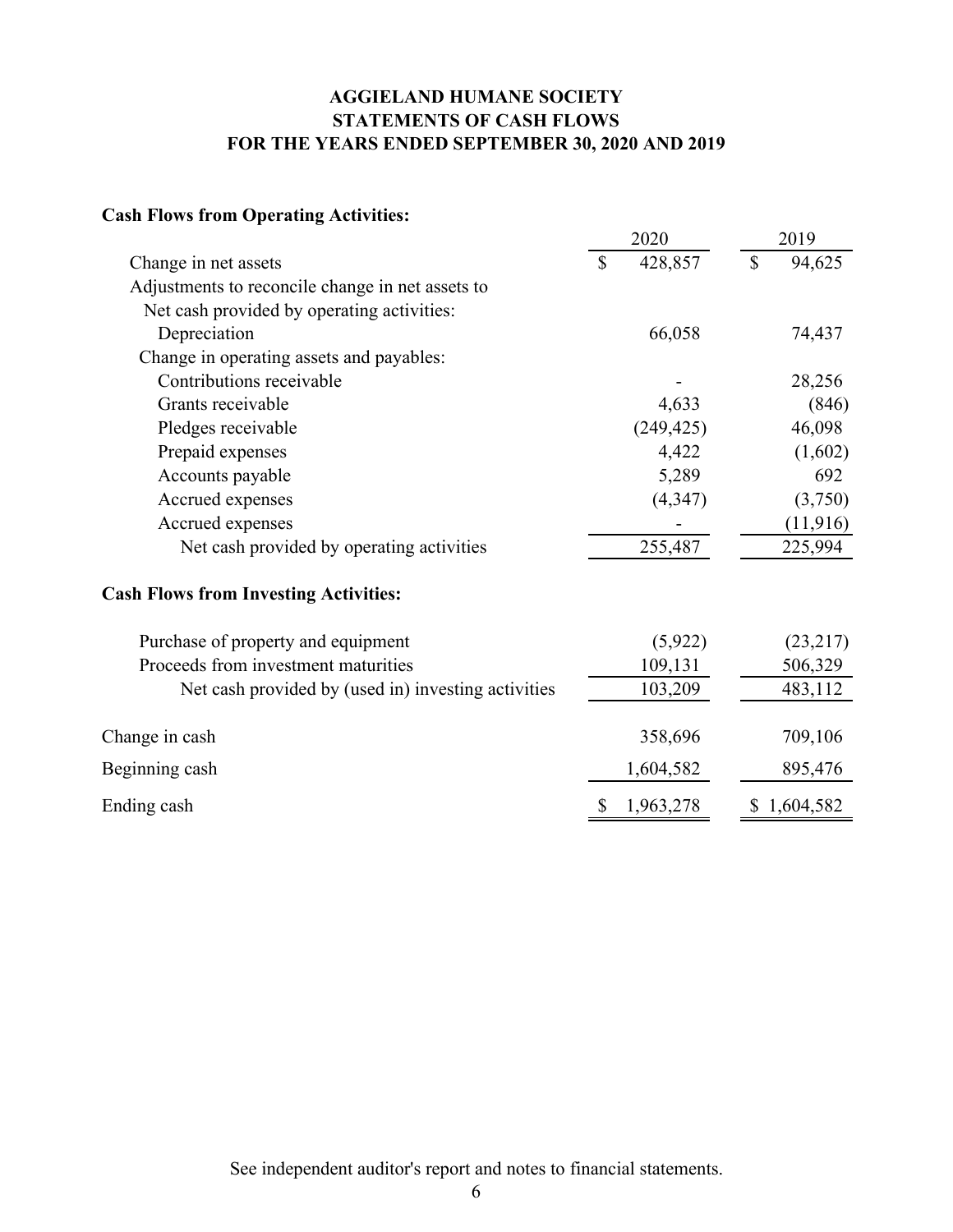## **Note 1 – Overview of Organization**

Aggieland Humane Society (the Humane Society or the Organization), formerly Brazos Animal Shelter, Inc., is a nonprofit corporation, chartered in the State of Texas on October 31, 1980. The Organization serves Brazos, Burleson, Grimes, Leon, Madison, Robertson and Washington counties. The Humane Society is supported by private donations, contracts with local governments, fundraising events, and fees for services. The Organization has no stockholders or equity owners and is governed by a board of directors made up of community volunteers.

The Humane Society provides humane care and placement for homeless and abandoned animals, promotes the human-animal bond and promotes responsible pet ownership to enhance the quality of life for the people and animals in our community.

### **Note 2 – Summary of Significant Accounting Policies**

The Organization prepares its financial statements in accordance with generally accepted accounting principles promulgated in the United States of America (U.S. GAAP) for not-forprofit entities. The significant accounting and reporting policies used by the Organization are described subsequently to enhance the usefulness and understandability of the financial statements.

### Net Assets

The financial statements report net assets and changes in net assets in two classes that are based upon the existence or absence of restrictions on use that are placed by its donors, as follows:

*Net Assets Without Donor Restrictions* - Net assets without donor restrictions are resources available to support operations. The only limits on the use of these net assets are the broad limits resulting from the nature of the organization, the environment in which it operates, the purposes specified in its corporate documents and its application for tax-exempt status, and any limits resulting from contractual agreements with creditors and others that are entered into in the course of its operations.

*Net Assets With Donor Restrictions* - Net assets with donor restrictions are resources that are restricted by a donor for use for a particular purpose or in a particular future period. Some donorimposed restrictions are temporary in nature, and the restriction will expire when the resources are used in accordance with the donor's instructions or when the stipulated time has passed. Other donor-imposed restrictions are perpetual in nature; the organization must continue to use the resources in accordance with the donor's instructions.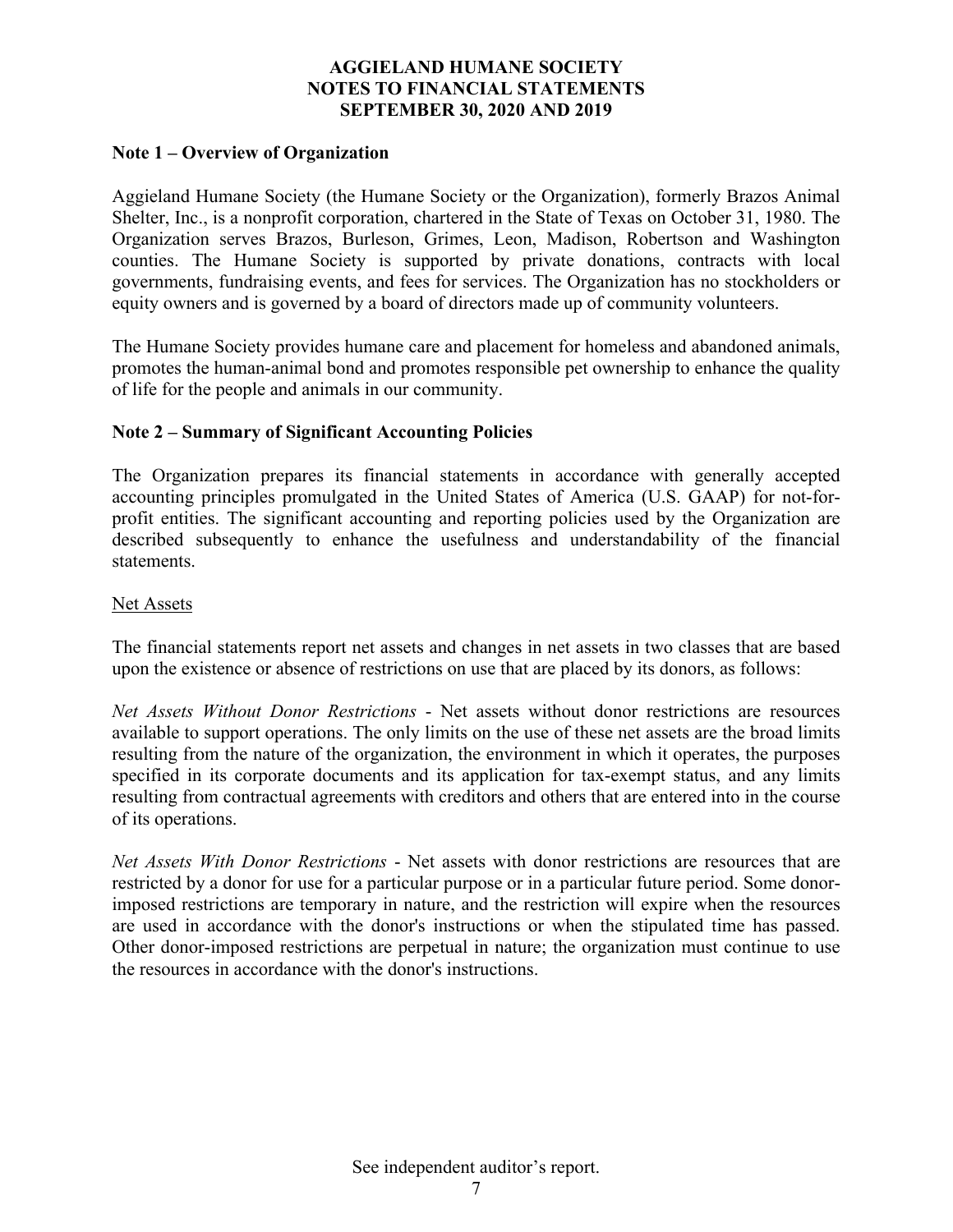#### **Note 2 – Summary of Significant Accounting Policies (continued)**

When a donor's restriction is satisfied, either by using the resources in the manner specified by the donor or by the passage of time, the expiration of the restriction is reported in the financial statements by reclassifying the net assets from net assets with donor restrictions to net assets without donor restrictions. Net assets restricted for acquisition of buildings or equipment (or less commonly, the contribution of those assets directly) are reported as net assets with donor restrictions until the specified asset is placed in service by the organization, unless the donor provides more specific directions about the period of its use.

#### Use of estimates

The preparation of financial statements in conformity with generally accepted accounting principles includes the use of estimates that affect the financial statements. Accordingly, actual results could differ from those estimates.

#### Cash and cash equivalents

The Humane Society considers all highly liquid investments with a maturity of twelve months or less when purchased to be cash equivalents.

#### Fair value of financial instruments

The carrying amounts of cash equivalents, receivables, and accounts payable approximate fair value because of the short maturity of those instruments.

#### Fixed assets

Acquisitions of furniture and equipment in excess of \$1,000 are capitalized. Donated equipment is recorded at fair market value at the date of the donation. Purchased equipment is recorded at cost. Depreciation is provided over the estimated useful lives of the respective assets using the straight-line method.

#### Income tax status

The Humane Society is exempt from federal income tax under Section  $501(c)(3)$  of the Internal Revenue Code. Accordingly, no provision for income tax has been made in the accompanying financial statements. In addition, the Humane Society qualifies for the charitable contribution deduction under Section 170(b)(1)(A) and has been classified as an organization other than a private foundation under Section 509(a)(2).

See independent auditor's report.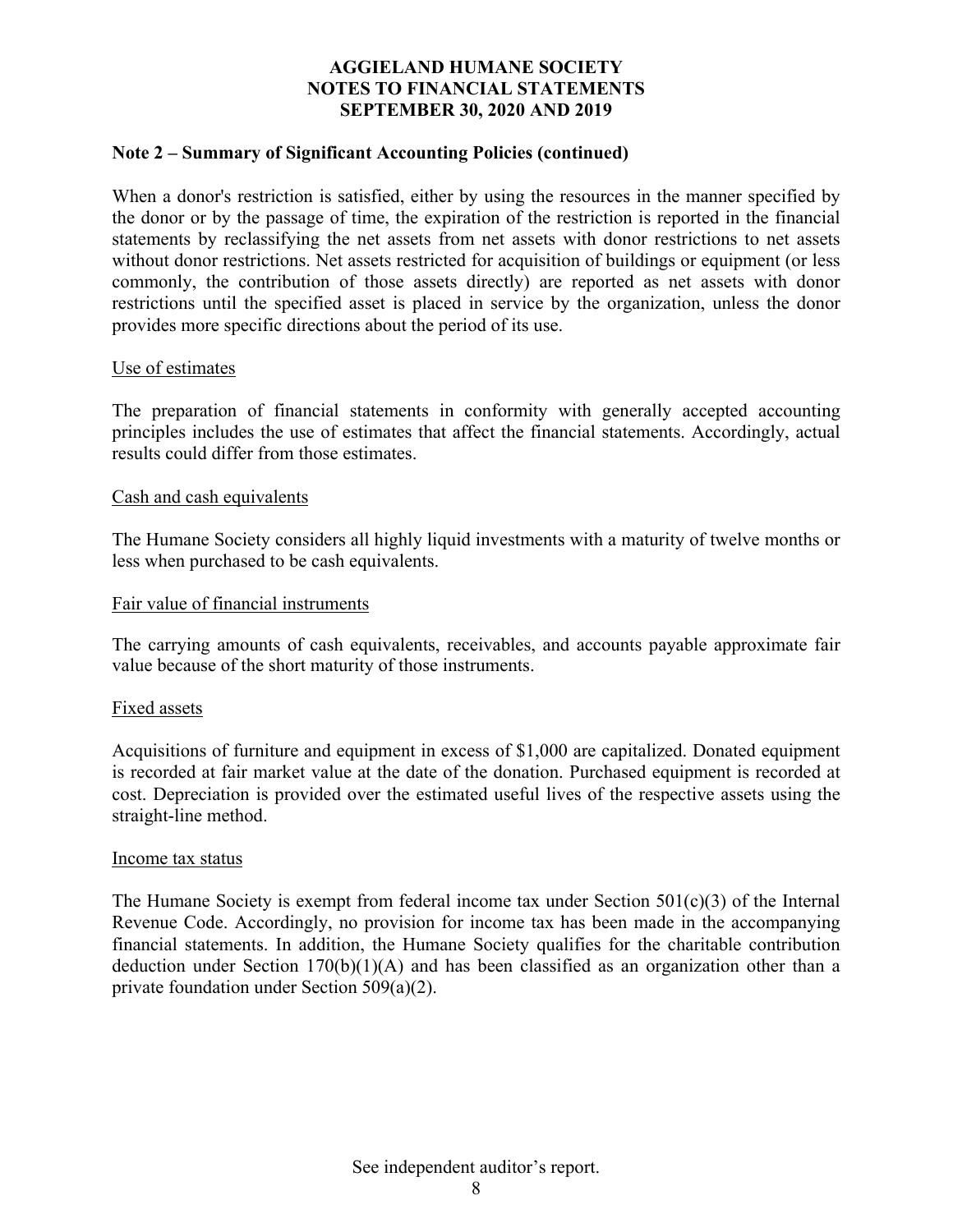## **Note 2 – Summary of Significant Accounting Policies (continued)**

#### Revenue and Revenue Recognition

Revenue is recognized when earned. Program service revenue consist of single performance obligations that are recognized at a point in time when services are provided. Contributions are recognized when cash, or other assets, an unconditional promise to give, or notification of a beneficial interest is received. Conditional promises to give are not recognized until the conditions on which they depend have been substantially met or the donor has explicitly released the restriction.

#### Contributions

Contributions, including unconditional promises to give, are recognized when received. All contributions are reported as increases in net assets without donor restrictions unless use of the contributed assets is specifically restricted by the donor. Amounts received that are restricted by the donor to use in future periods or for specific purposes are reported as increases in net assets with donor restrictions. Unconditional promises with payments due in future years have an implied restriction to be used in the year the payment is due, and therefore are reported as restricted until the payment is due, unless the contribution is clearly intended to support activities of the current fiscal year. Conditional promises, such as matching grants, are not recognized until they become unconditional, that is, until all conditions on which they depend are substantially met.

#### Expense Recognition and Allocation

The cost of providing the organization's programs and other activities is summarized on a functional basis in the statement of activities and statement of functional expenses. Expenses that can be identified with a specific program or support service are charged directly to that program or support service. Costs common to multiple functions have been allocated among the various functions benefited using a reasonable allocation method that is consistently applied, as follows:

- Salaries and wages, benefits, and payroll taxes are allocated based on estimates of time spent by key personnel.
- All other expenses that cannot be directly identified are allocated using management's estimated percentage of the portions related to either program or supporting activity.

Every three years, or more often when new space or programs are added, the bases on which costs are allocated are evaluated.

General and administrative expenses include those costs that are not directly identifiable with any specific program, but which provide for the overall support and direction of the organization.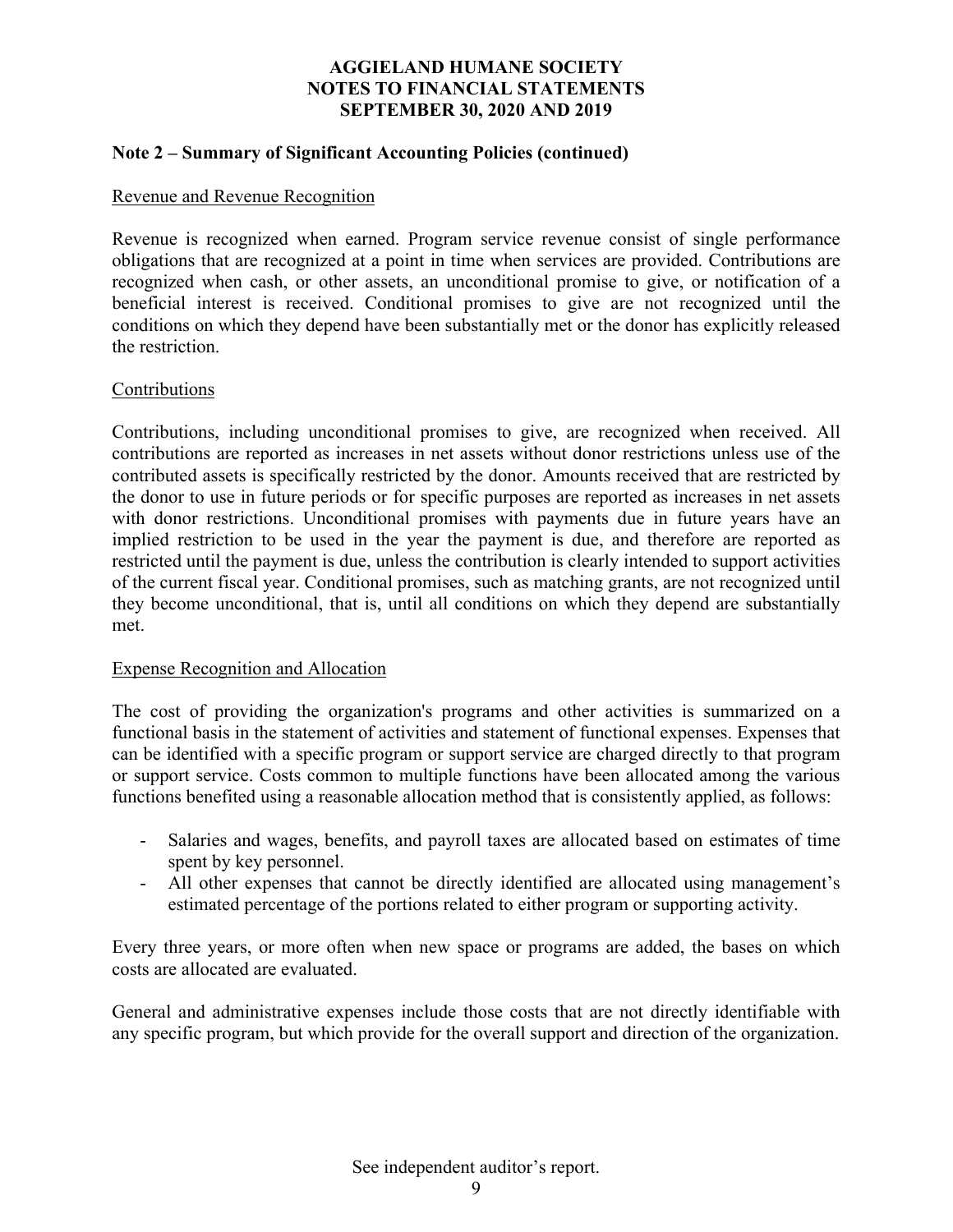### **Note 2 – Summary of Significant Accounting Policies (continued)**

#### Adoption of New Accounting Standards

In May 2014, the Financial Accounting Standards Board ("FASB") issued Accounting Standards Update ("ASU") No. 2014 - 09, "Revenue from Contracts with Customers (Topic 606)". The ASU and all subsequently issued clarifying ASUs replaced most existing revenue recognition guidance in U.S. GAAP. The ASU also required expanded disclosures relating to the nature, amount, timing, and uncertainty of revenue and cash flows arising from contracts with customers. VFC adopted the new standard effective October 1, 2019, the first day of their fiscal year using the modified retrospective approach.

The adoption of this ASU did not have a significant impact on the Company's financial statements. The majority of the Company's revenue arrangements consist of a single performance obligation to transfer promised goods and services. Based on the company's evaluation process and review of its contracts with customers, the timing and amount of revenue previously recognized is consistent with how revenue is recognized under the new standard. No changes were required to previously recognized revenue as a result of the adoption.

### **Note 3 – Liquidity and Availability**

The following reflects Aggieland Humane Society's financial assets as of September 30, 2020 and 2019, reduced by amounts not available for general use because of contractual or donorimposed restrictions within one year of the statement of financial position date.

|                                                               | 2020        | 2019        |
|---------------------------------------------------------------|-------------|-------------|
| Cash and cash equivalents                                     | \$1,963,278 | \$1,604,582 |
| Receivables                                                   | 813,074     | 568,282     |
| Short-term investments                                        | 229,665     | 338,796     |
| Less financial assets held to meet donor imposed restrictions | (863, 541)  | (617,160)   |
| Amount available for general expenditures within one year     | \$2,142,476 | \$1,894,500 |

As part of the Humane Society's liquidity management, it invests excess cash in certificates of deposit or mutual funds.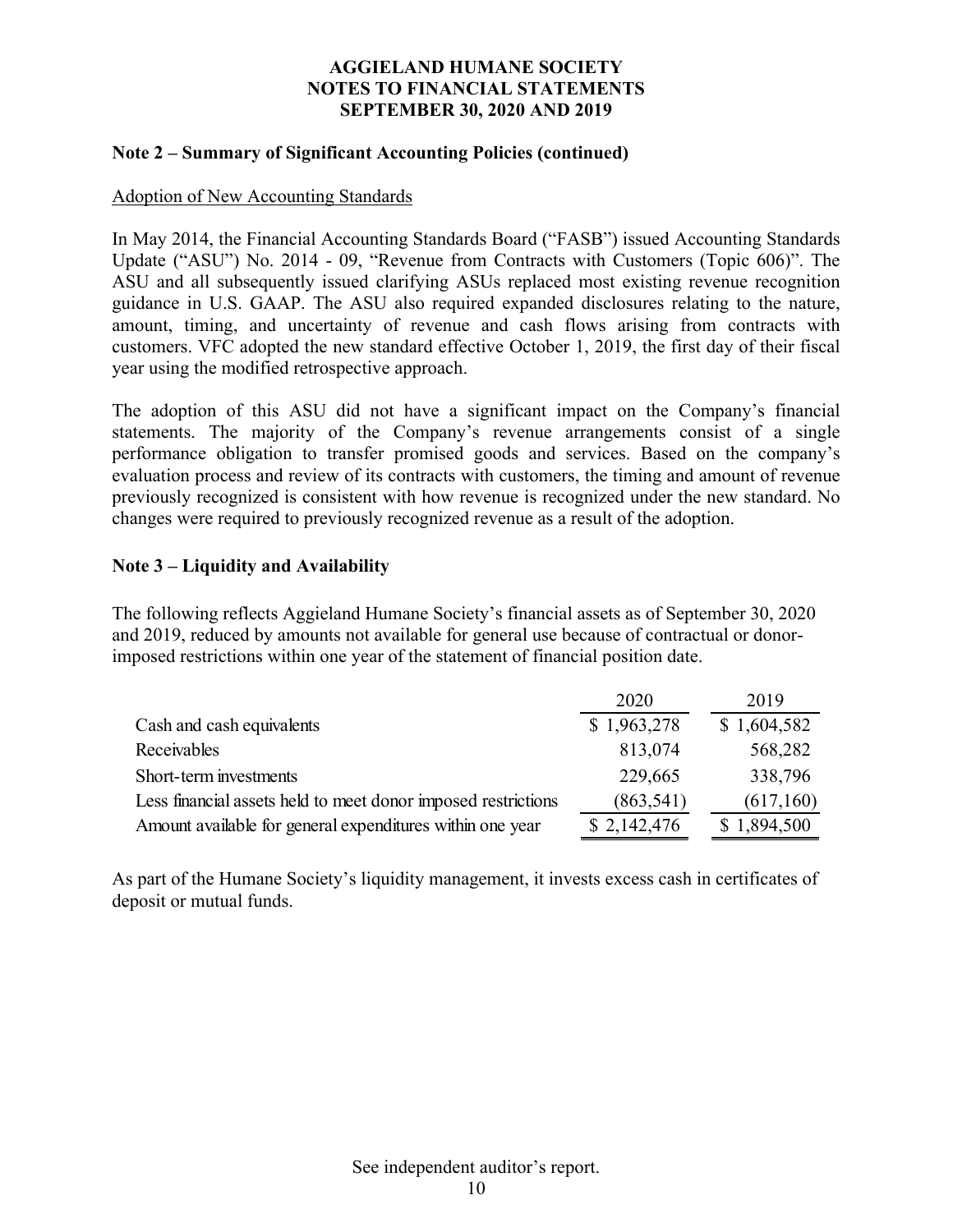## **Note 4 – Restrictions on Net Assets**

Donor-restricted net assets consist of the following purpose and time restrictions:

|                                       | 2020    | 2019      |
|---------------------------------------|---------|-----------|
| TNR program (purpose restriction)     | 87,162  | 90,206    |
| Pledges receivable (time restriction) | 776,379 | 526,954   |
|                                       | 863,541 | \$617,160 |

The Humane Society also received a conditional promise to give of approximately \$240,000 as of September 30, 2020, representing a testamentary pledge. Due to the inherent nature of this conditional promise involving unknown timing and exact amounts of actual cash receipts upon execution of the donor's will, management has not attempted to estimate a present fair value of this promise to give, and it is appropriately not recognized in the statement of activities.

### **Note 5 – Donated Services and Support**

The Humane Society received donated services from numerous volunteers performing nonprofessional functions. The value of these services is not reflected in the accompanying financial statements because the services (a) do not create or enhance nonfinancial assets or (b) do not require specialized skills that would otherwise be purchased by the Society. However, the value of these services for the years ended September 30, 2020 and 2019 is estimated to be approximately \$44,530 and \$84,270 based on total volunteer hours of 4,453 and 8,427, respectively, at an average hourly rate of \$10.

The value of donated services and materials included as contributions and corresponding expenses for the years ended September 30, 2020 and 2019 are as follows:

|                          | 2020    |  | 2019 |         |
|--------------------------|---------|--|------|---------|
| Special events           | 8,174   |  |      | 10,500  |
| Vet services             | 44,700  |  |      | 34,150  |
| Spay/neuter discounts    | 9,000   |  |      | 14,542  |
| Advertising              | 131,769 |  |      | 140,489 |
| Kennel food and supplies | 21,172  |  |      | 15,419  |
|                          | 214,815 |  |      | 215,100 |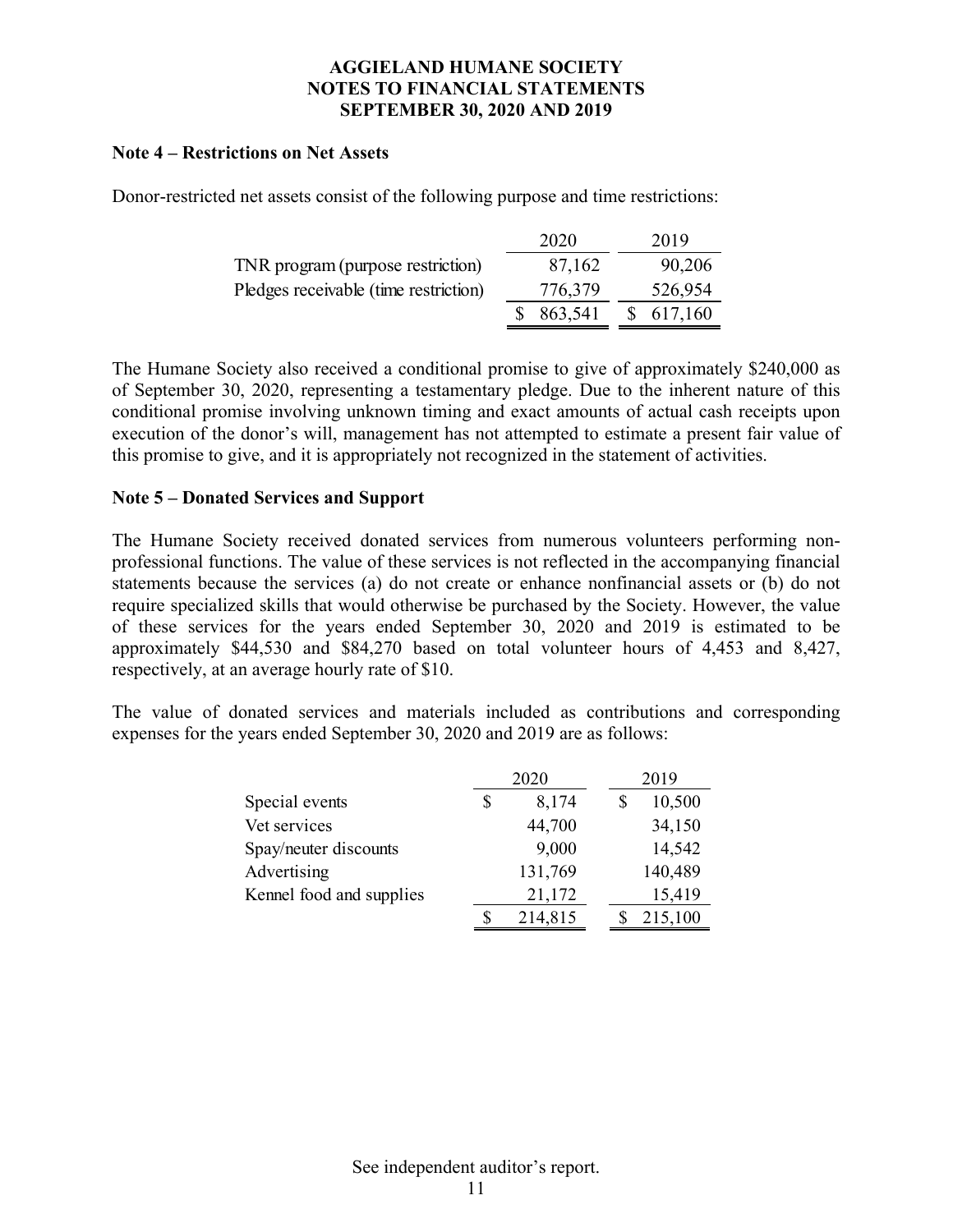#### **Note 6 – Property and Equipment**

Property and equipment at September 30, 2020 and 2019 consisted of the following:

|                                | 2020        | 2019         |
|--------------------------------|-------------|--------------|
| Land                           | 182,787     | 182,787<br>S |
| Buildings and improvements     | 1,100,010   | 1,094,088    |
| Spay / neuter unit             | 201,789     | 201,789      |
| Kennels and equipment          | 74,309      | 74,309       |
| Vehicles                       | 47,654      | 47,654       |
|                                | 1,606,549   | 1,600,627    |
| Less: accumulated depreciation | (413, 446)  | (347, 388)   |
| Net property and equipment     | \$1,193,103 | \$1,253,239  |

#### **Note 7 – Investments**

Short-term investments consist of certificates of deposit and exchange-traded mutual funds. The fair value of investments is estimated based on quoted market prices as of the last trading day for the Humane Society's fiscal years. The fair values at September 30, 2020 and 2019 are as follows:

|                         | 2020 |                          | 2019      |
|-------------------------|------|--------------------------|-----------|
| Mutual funds            |      | 229,665                  | \$238,577 |
| Certificates of deposit |      | $\overline{\phantom{a}}$ | 100,219   |
|                         |      | 229,665                  | 338,796   |

Investment return for the years ended September 30, 2020 and 2019 is summarized as follows:

|                   | 2026 |         | 01 Q   |
|-------------------|------|---------|--------|
| Interest income   |      | 2,646   | 4,737  |
| Investment income |      | (4,157) | 34,028 |
|                   |      |         |        |

FASC 820-10-65, *Fair Value Measurements and Disclosures*, establishes a fair value hierarchy that prioritizes the inputs to valuation techniques used to measure fair value. This hierarchy consists of three broad levels: Level 1 inputs consist of unadjusted quoted market prices in active markets for identical assets and have the highest priority, and Level 3 inputs have the lowest priority. The Humane Society uses appropriate valuation techniques based on the available inputs to measure the fair value of its investments. When available, the Humane Society measures fair value using Level 1 inputs because they generally provide the most reliable evidence of fair value. No Level 2 inputs were available, and Level 3 inputs were only used when Level 1 or Level 2 inputs were not available.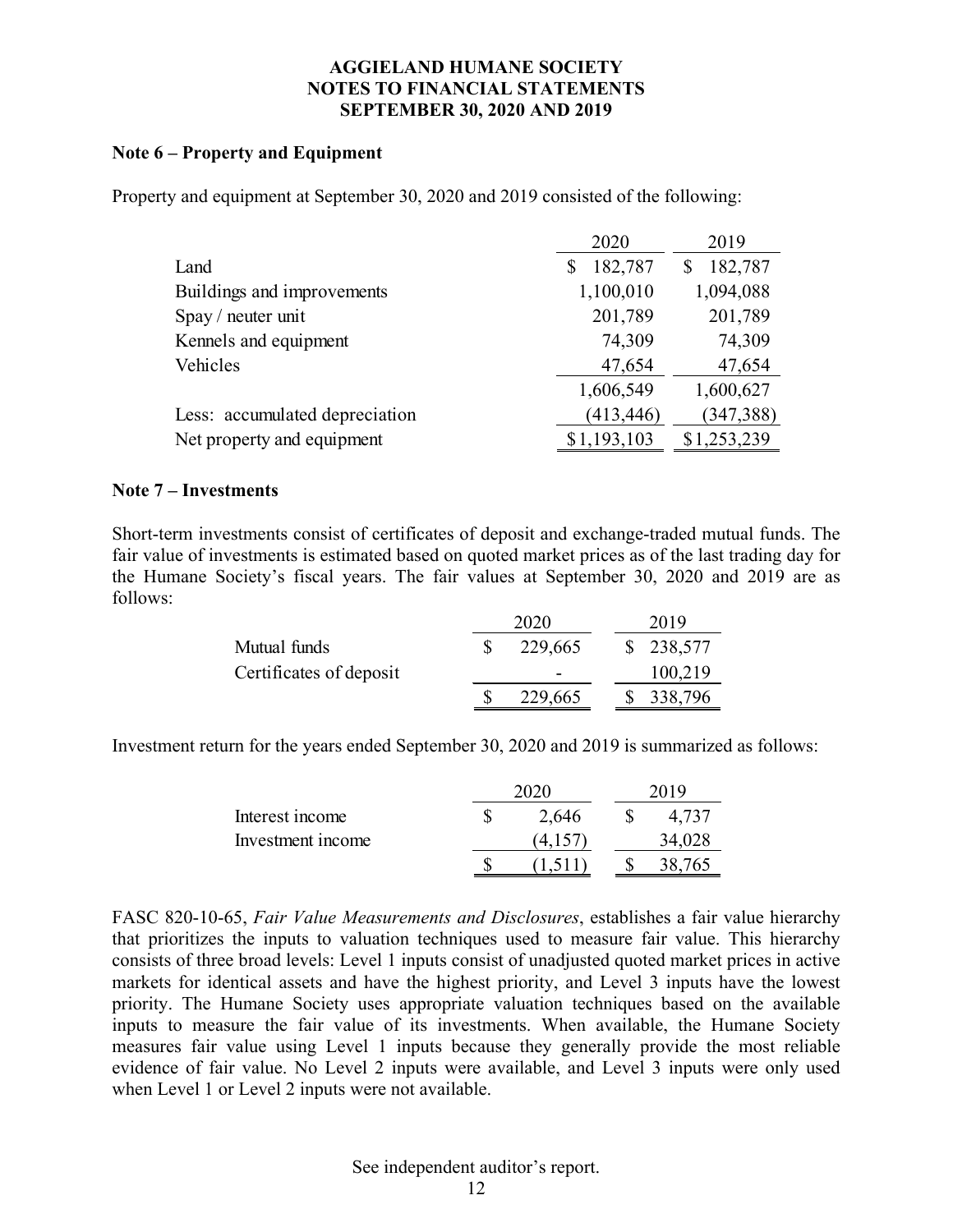#### **Note 7 – Investments (continued)**

Level  $1$  – The fair value of securities and other investment instruments is based on quoted net asset values of the shares held at year end.

|             | 2020    | 2019      |
|-------------|---------|-----------|
| Level $1$ : |         |           |
| Investments | 229,665 | \$338,796 |
|             | 229,665 | \$338,796 |

### **Note 8 – Pledges Receivable**

Continuing the fundraising campaign that began during the year ended September 30, 2015, the Humane Society held a sixth annual luncheon in which new pledges were received. The pledges are discounted to present value using a discount rate of 0.28% and 1.55% for the years ended September 30, 2020 and 2019, respectively. The net present value is estimated with a 10% uncollectible allowance determined by management for the years ended September 30, 2020 and 2019, respectively.

The activity and remaining balance at September 30, 2020 and 2019 are as follows:

|                                | 2020       | 2019       |
|--------------------------------|------------|------------|
| Beginning gross pledges        | 606,380    | 680,318    |
| New pledges received           | 478,280    | 75,520     |
| Payments received              | (216, 490) | (149, 458) |
| Ending gross pledges           | 868,170    | 606,380    |
| Discount to present value      | (5,527)    | (20, 875)  |
| Present value of gross pledges | 862,643    | 585,505    |
| Estimated uncollectible        | (86,264)   | (58, 551)  |
| Net present value of pledges   | 776,379    | 526,954    |

Future net amounts due on these pledges are shown below:

| Year 1 | \$<br>222,620 |
|--------|---------------|
| Year 2 | 221,999       |
| Year 3 | 221,379       |
| Year 4 | 110,381       |
|        | 776,379       |